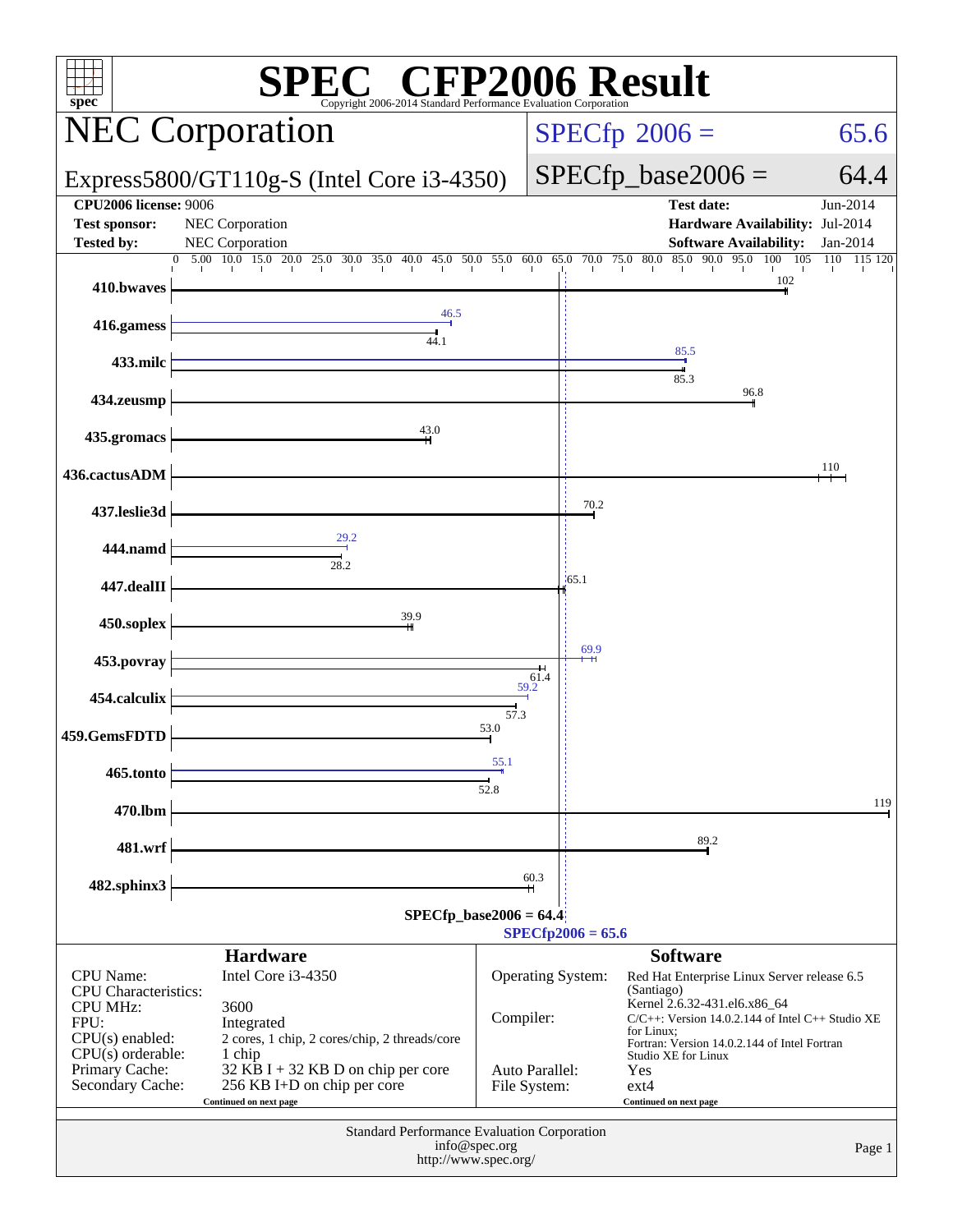

## NEC Corporation

#### $SPECTp2006 = 65.6$

Express5800/GT110g-S (Intel Core i3-4350)

 $SPECfp\_base2006 = 64.4$ 

| <b>CPU2006 license: 9006</b>                                               |                                                                                                                              |                                                                                    | <b>Test date:</b>                                             | $Jun-2014$ |
|----------------------------------------------------------------------------|------------------------------------------------------------------------------------------------------------------------------|------------------------------------------------------------------------------------|---------------------------------------------------------------|------------|
| <b>Test sponsor:</b>                                                       | NEC Corporation                                                                                                              |                                                                                    | <b>Hardware Availability: Jul-2014</b>                        |            |
| <b>Tested by:</b>                                                          | <b>NEC</b> Corporation                                                                                                       |                                                                                    | <b>Software Availability:</b>                                 | $Jan-2014$ |
| L3 Cache:<br>Other Cache:<br>Memory:<br>Disk Subsystem:<br>Other Hardware: | $4 \text{ MB I+D}$ on chip per chip<br>None<br>16 GB (2 x 8 GB 2Rx8 PC3-12800E-11, ECC)<br>1 x 250 GB SATA, 7200 RPM<br>None | <b>System State:</b><br><b>Base Pointers:</b><br>Peak Pointers:<br>Other Software: | Run level 3 (multi-user)<br>$64$ -bit<br>$32/64$ -bit<br>None |            |

| <b>Results Table</b> |                                                                                                          |              |                |       |                |       |                |              |                |              |                |              |
|----------------------|----------------------------------------------------------------------------------------------------------|--------------|----------------|-------|----------------|-------|----------------|--------------|----------------|--------------|----------------|--------------|
|                      |                                                                                                          |              | <b>Base</b>    |       |                |       |                |              | <b>Peak</b>    |              |                |              |
| <b>Benchmark</b>     | <b>Seconds</b>                                                                                           | <b>Ratio</b> | <b>Seconds</b> | Ratio | <b>Seconds</b> | Ratio | <b>Seconds</b> | <b>Ratio</b> | <b>Seconds</b> | <b>Ratio</b> | <b>Seconds</b> | <b>Ratio</b> |
| 410.bwayes           | 133                                                                                                      | 102          | 133            | 102   | 133            | 102   | 133            | <b>102</b>   | 133            | 102          | 133            | 102          |
| 416.gamess           | 445                                                                                                      | 44.0         | 444            | 44.1  | 443            | 44.2  | 420            | 46.6         | 422            | 46.4         | 421            | 46.5         |
| 433.milc             | 108                                                                                                      | 85.0         | 108            | 85.3  | 108            | 85.3  | 108            | 85.4         | 107            | 85.7         | 107            | 85.5         |
| 434.zeusmp           | 94.0                                                                                                     | 96.8         | 93.8           | 97.0  | 94.0           | 96.8  | 94.0           | 96.8         | 93.8           | 97.0         | 94.0           | 96.8         |
| 435.gromacs          | 169                                                                                                      | 42.3         | 166            | 43.1  | 166            | 43.0  | 169            | 42.3         | 166            | 43.1         | 166            | 43.0         |
| 436.cactusADM        | 111                                                                                                      | 108          | 109            | 110   | 107            | 112   | 111            | 108          | <b>109</b>     | <b>110</b>   | 107            | 112          |
| 437.leslie3d         | 134                                                                                                      | 70.3         | 134            | 70.2  | 134            | 70.2  | 134            | 70.3         | 134            | 70.2         | 134            | 70.2         |
| 444.namd             | 285                                                                                                      | 28.2         | 285            | 28.2  | 285            | 28.2  | 275            | 29.2         | 275            | 29.2         | 275            | 29.2         |
| 447.dealII           | 178                                                                                                      | 64.3         | 175            | 65.4  | 176            | 65.1  | 178            | 64.3         | 175            | 65.4         | 176            | 65.1         |
| 450.soplex           | 212                                                                                                      | 39.3         | 208            | 40.1  | 209            | 39.9  | 212            | 39.3         | 208            | 40.1         | 209            | <u>39.9</u>  |
| 453.povray           | 86.7                                                                                                     | 61.4         | 85.5           | 62.2  | 87.0           | 61.2  | 75.3           | 70.6         | 77.9           | 68.3         | 76.2           | 69.9         |
| 454.calculix         | 144                                                                                                      | 57.3         | 144            | 57.2  | 144            | 57.3  | 139            | 59.3         | 139            | 59.2         | <u>139</u>     | 59.2         |
| 459.GemsFDTD         | 200                                                                                                      | 53.0         | 200            | 53.0  | 200            | 52.9  | 200            | 53.0         | 200            | 53.0         | 200            | 52.9         |
| 465.tonto            | 187                                                                                                      | 52.7         | 186            | 52.8  | 186            | 52.8  | 179            | 55.1         | 179            | 54.9         | 178            | 55.2         |
| 470.1bm              | 115                                                                                                      | 119          | 115            | 119   | 115            | 119   | 115            | 119          | 115            | 119          | 115            | <u>119</u>   |
| 481.wrf              | 125                                                                                                      | 89.2         | 125            | 89.1  | 125            | 89.4  | 125            | 89.2         | 125            | 89.1         | 125            | 89.4         |
| $482$ .sphinx $3$    | 323                                                                                                      | 60.3         | 323            | 60.3  | 328            | 59.4  | 323            | 60.3         | 323            | 60.3         | 328            | 59.4         |
|                      | Results appear in the order in which they were run. Bold underlined text indicates a median measurement. |              |                |       |                |       |                |              |                |              |                |              |

#### **[Operating System Notes](http://www.spec.org/auto/cpu2006/Docs/result-fields.html#OperatingSystemNotes)**

Stack size set to unlimited using "ulimit -s unlimited"

#### **[Platform Notes](http://www.spec.org/auto/cpu2006/Docs/result-fields.html#PlatformNotes)**

 BIOS Settings: Energy Performance: Performance Processor C6 Report: Disabled Package C State Limit: C0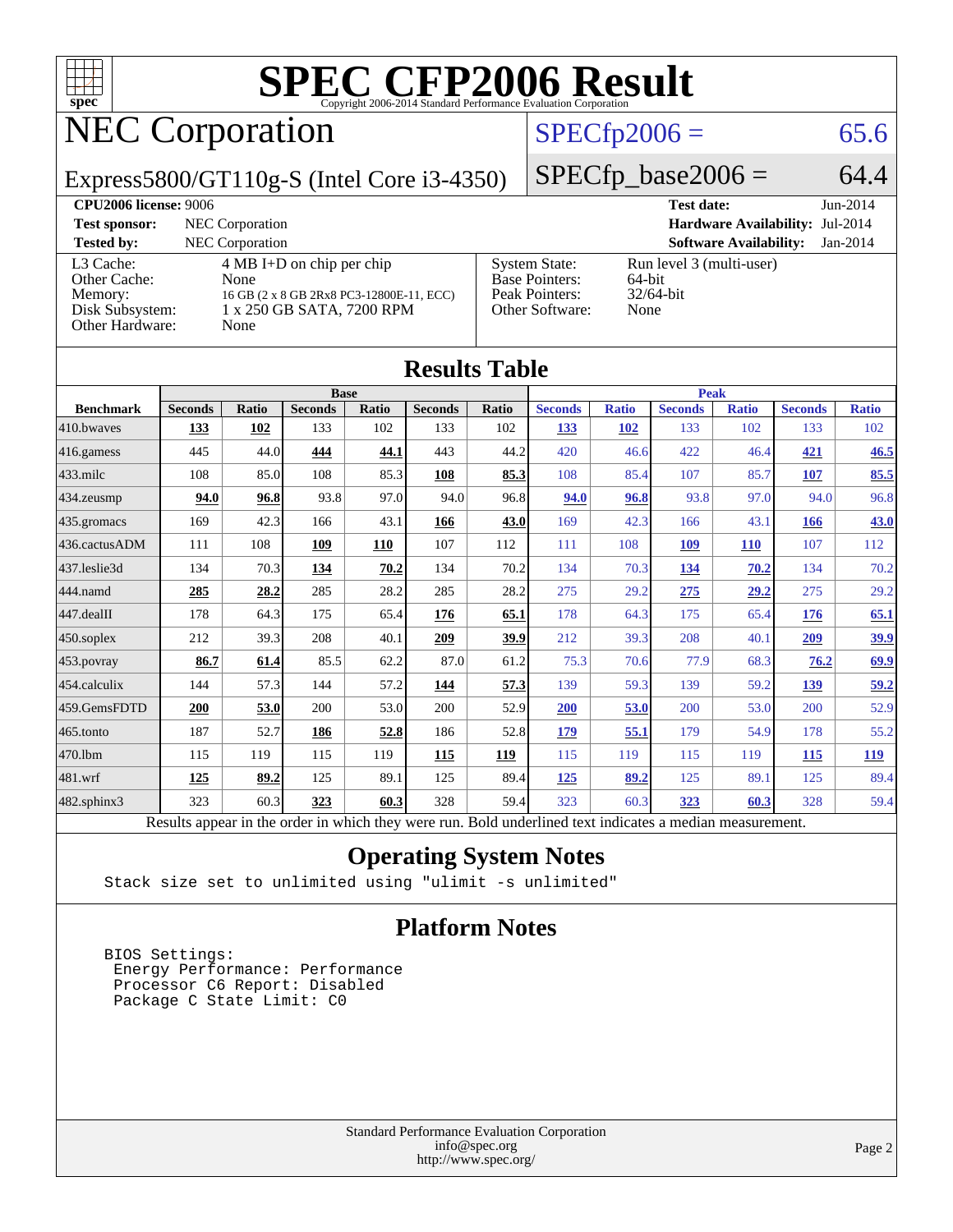

## NEC Corporation

 $SPECfp2006 = 65.6$  $SPECfp2006 = 65.6$ 

Express5800/GT110g-S (Intel Core i3-4350)

**[Test sponsor:](http://www.spec.org/auto/cpu2006/Docs/result-fields.html#Testsponsor)** NEC Corporation **[Hardware Availability:](http://www.spec.org/auto/cpu2006/Docs/result-fields.html#HardwareAvailability)** Jul-2014

 $SPECfp\_base2006 = 64.4$ 

**[Tested by:](http://www.spec.org/auto/cpu2006/Docs/result-fields.html#Testedby)** NEC Corporation **[Software Availability:](http://www.spec.org/auto/cpu2006/Docs/result-fields.html#SoftwareAvailability)** Jan-2014

**[CPU2006 license:](http://www.spec.org/auto/cpu2006/Docs/result-fields.html#CPU2006license)** 9006 **[Test date:](http://www.spec.org/auto/cpu2006/Docs/result-fields.html#Testdate)** Jun-2014

#### **[General Notes](http://www.spec.org/auto/cpu2006/Docs/result-fields.html#GeneralNotes)**

Environment variables set by runspec before the start of the run: KMP\_AFFINITY = "granularity=fine,compact,1,0" LD\_LIBRARY\_PATH = "/home/cpu2006/libs/32:/home/cpu2006/libs/64:/home/cpu2006/sh" OMP\_NUM\_THREADS = "2"

 Added glibc-static-2.12-1.132.el6.x86\_64.rpm to enable static linking Transparent Huge Pages enabled with: echo always > /sys/kernel/mm/redhat\_transparent\_hugepage/enabled

**[Base Compiler Invocation](http://www.spec.org/auto/cpu2006/Docs/result-fields.html#BaseCompilerInvocation)**

[C benchmarks](http://www.spec.org/auto/cpu2006/Docs/result-fields.html#Cbenchmarks):  $-m64$ 

[C++ benchmarks:](http://www.spec.org/auto/cpu2006/Docs/result-fields.html#CXXbenchmarks) [icpc -m64](http://www.spec.org/cpu2006/results/res2014q3/cpu2006-20140806-30812.flags.html#user_CXXbase_intel_icpc_64bit_bedb90c1146cab66620883ef4f41a67e)

[Fortran benchmarks](http://www.spec.org/auto/cpu2006/Docs/result-fields.html#Fortranbenchmarks): [ifort -m64](http://www.spec.org/cpu2006/results/res2014q3/cpu2006-20140806-30812.flags.html#user_FCbase_intel_ifort_64bit_ee9d0fb25645d0210d97eb0527dcc06e)

[Benchmarks using both Fortran and C](http://www.spec.org/auto/cpu2006/Docs/result-fields.html#BenchmarksusingbothFortranandC): [icc -m64](http://www.spec.org/cpu2006/results/res2014q3/cpu2006-20140806-30812.flags.html#user_CC_FCbase_intel_icc_64bit_0b7121f5ab7cfabee23d88897260401c) [ifort -m64](http://www.spec.org/cpu2006/results/res2014q3/cpu2006-20140806-30812.flags.html#user_CC_FCbase_intel_ifort_64bit_ee9d0fb25645d0210d97eb0527dcc06e)

#### **[Base Portability Flags](http://www.spec.org/auto/cpu2006/Docs/result-fields.html#BasePortabilityFlags)**

| 410.bwaves: -DSPEC CPU LP64                  |                                                                |
|----------------------------------------------|----------------------------------------------------------------|
| 416.gamess: -DSPEC_CPU_LP64                  |                                                                |
| 433.milc: -DSPEC CPU LP64                    |                                                                |
| 434.zeusmp: -DSPEC_CPU_LP64                  |                                                                |
| 435.gromacs: -DSPEC_CPU_LP64 -nofor_main     |                                                                |
| 436.cactusADM: - DSPEC CPU LP64 - nofor main |                                                                |
| 437.leslie3d: -DSPEC CPU LP64                |                                                                |
| 444.namd: -DSPEC CPU LP64                    |                                                                |
| 447.dealII: -DSPEC CPU LP64                  |                                                                |
| 450.soplex: -DSPEC_CPU_LP64                  |                                                                |
| 453.povray: -DSPEC CPU LP64                  |                                                                |
| 454.calculix: - DSPEC CPU LP64 - nofor main  |                                                                |
| 459. GemsFDTD: - DSPEC CPU LP64              |                                                                |
| 465.tonto: - DSPEC CPU LP64                  |                                                                |
| 470.1bm: -DSPEC CPU LP64                     |                                                                |
|                                              | 481.wrf: -DSPEC CPU_LP64 -DSPEC_CPU_CASE_FLAG -DSPEC_CPU_LINUX |
| 482.sphinx3: -DSPEC_CPU_LP64                 |                                                                |
|                                              |                                                                |

| <b>Standard Performance Evaluation Corporation</b> |
|----------------------------------------------------|
| info@spec.org                                      |
| http://www.spec.org/                               |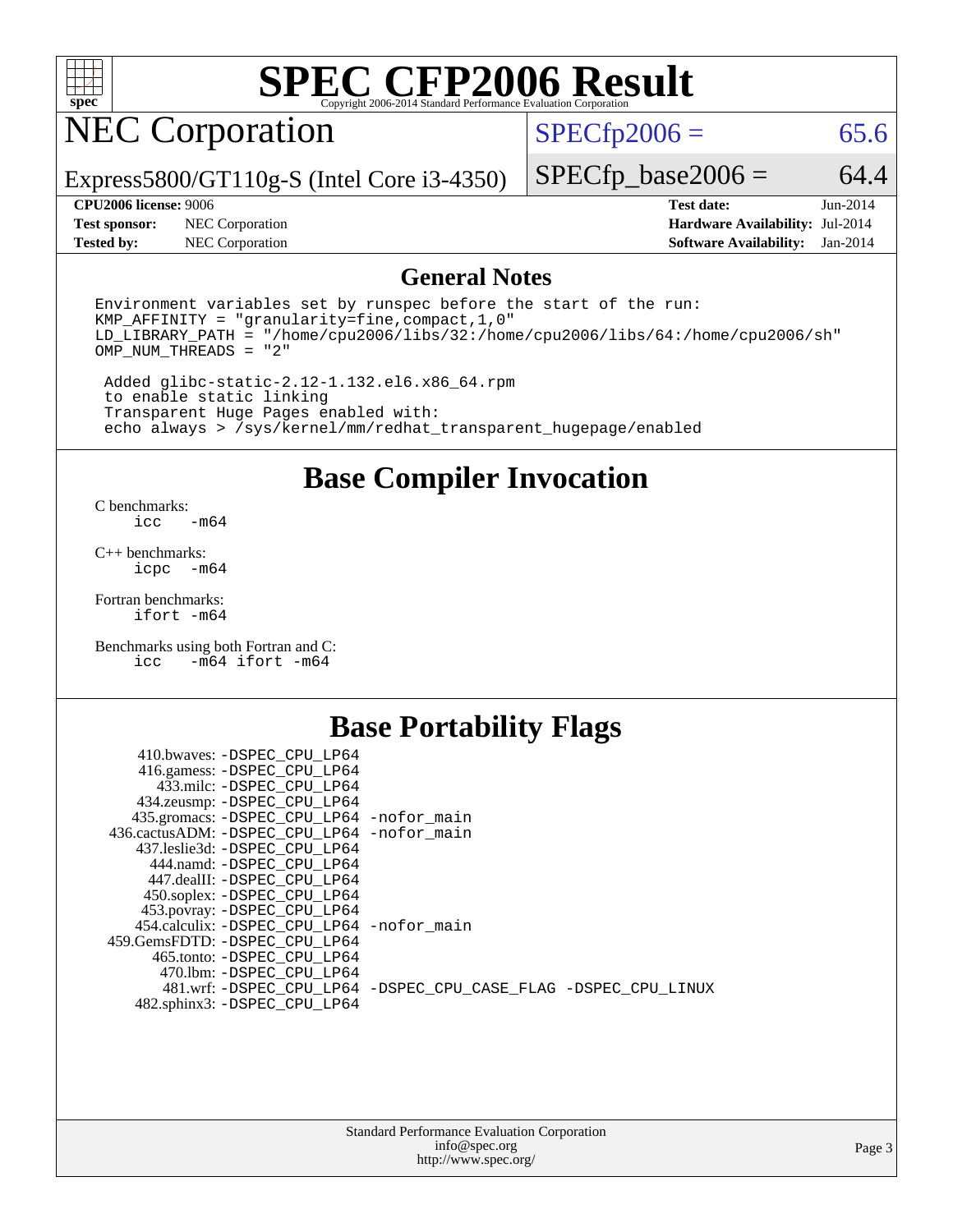

NEC Corporation

 $SPECTp2006 = 65.6$ 

Express5800/GT110g-S (Intel Core i3-4350)

#### **[CPU2006 license:](http://www.spec.org/auto/cpu2006/Docs/result-fields.html#CPU2006license)** 9006 **[Test date:](http://www.spec.org/auto/cpu2006/Docs/result-fields.html#Testdate)** Jun-2014

**[Test sponsor:](http://www.spec.org/auto/cpu2006/Docs/result-fields.html#Testsponsor)** NEC Corporation **[Hardware Availability:](http://www.spec.org/auto/cpu2006/Docs/result-fields.html#HardwareAvailability)** Jul-2014

 $SPECfp\_base2006 = 64.4$ 

**[Tested by:](http://www.spec.org/auto/cpu2006/Docs/result-fields.html#Testedby)** NEC Corporation **[Software Availability:](http://www.spec.org/auto/cpu2006/Docs/result-fields.html#SoftwareAvailability)** Jan-2014

#### **[Base Optimization Flags](http://www.spec.org/auto/cpu2006/Docs/result-fields.html#BaseOptimizationFlags)**

[C benchmarks](http://www.spec.org/auto/cpu2006/Docs/result-fields.html#Cbenchmarks):

[-xCORE-AVX2](http://www.spec.org/cpu2006/results/res2014q3/cpu2006-20140806-30812.flags.html#user_CCbase_f-xAVX2_5f5fc0cbe2c9f62c816d3e45806c70d7) [-ipo](http://www.spec.org/cpu2006/results/res2014q3/cpu2006-20140806-30812.flags.html#user_CCbase_f-ipo) [-O3](http://www.spec.org/cpu2006/results/res2014q3/cpu2006-20140806-30812.flags.html#user_CCbase_f-O3) [-no-prec-div](http://www.spec.org/cpu2006/results/res2014q3/cpu2006-20140806-30812.flags.html#user_CCbase_f-no-prec-div) [-static](http://www.spec.org/cpu2006/results/res2014q3/cpu2006-20140806-30812.flags.html#user_CCbase_f-static) [-parallel](http://www.spec.org/cpu2006/results/res2014q3/cpu2006-20140806-30812.flags.html#user_CCbase_f-parallel) [-opt-prefetch](http://www.spec.org/cpu2006/results/res2014q3/cpu2006-20140806-30812.flags.html#user_CCbase_f-opt-prefetch) [-ansi-alias](http://www.spec.org/cpu2006/results/res2014q3/cpu2006-20140806-30812.flags.html#user_CCbase_f-ansi-alias) [C++ benchmarks:](http://www.spec.org/auto/cpu2006/Docs/result-fields.html#CXXbenchmarks) [-xCORE-AVX2](http://www.spec.org/cpu2006/results/res2014q3/cpu2006-20140806-30812.flags.html#user_CXXbase_f-xAVX2_5f5fc0cbe2c9f62c816d3e45806c70d7) [-ipo](http://www.spec.org/cpu2006/results/res2014q3/cpu2006-20140806-30812.flags.html#user_CXXbase_f-ipo) [-O3](http://www.spec.org/cpu2006/results/res2014q3/cpu2006-20140806-30812.flags.html#user_CXXbase_f-O3) [-no-prec-div](http://www.spec.org/cpu2006/results/res2014q3/cpu2006-20140806-30812.flags.html#user_CXXbase_f-no-prec-div) [-static](http://www.spec.org/cpu2006/results/res2014q3/cpu2006-20140806-30812.flags.html#user_CXXbase_f-static) [-opt-prefetch](http://www.spec.org/cpu2006/results/res2014q3/cpu2006-20140806-30812.flags.html#user_CXXbase_f-opt-prefetch) [-ansi-alias](http://www.spec.org/cpu2006/results/res2014q3/cpu2006-20140806-30812.flags.html#user_CXXbase_f-ansi-alias)

[Fortran benchmarks](http://www.spec.org/auto/cpu2006/Docs/result-fields.html#Fortranbenchmarks): [-xCORE-AVX2](http://www.spec.org/cpu2006/results/res2014q3/cpu2006-20140806-30812.flags.html#user_FCbase_f-xAVX2_5f5fc0cbe2c9f62c816d3e45806c70d7) [-ipo](http://www.spec.org/cpu2006/results/res2014q3/cpu2006-20140806-30812.flags.html#user_FCbase_f-ipo) [-O3](http://www.spec.org/cpu2006/results/res2014q3/cpu2006-20140806-30812.flags.html#user_FCbase_f-O3) [-no-prec-div](http://www.spec.org/cpu2006/results/res2014q3/cpu2006-20140806-30812.flags.html#user_FCbase_f-no-prec-div) [-static](http://www.spec.org/cpu2006/results/res2014q3/cpu2006-20140806-30812.flags.html#user_FCbase_f-static) [-parallel](http://www.spec.org/cpu2006/results/res2014q3/cpu2006-20140806-30812.flags.html#user_FCbase_f-parallel) [-opt-prefetch](http://www.spec.org/cpu2006/results/res2014q3/cpu2006-20140806-30812.flags.html#user_FCbase_f-opt-prefetch)

[Benchmarks using both Fortran and C](http://www.spec.org/auto/cpu2006/Docs/result-fields.html#BenchmarksusingbothFortranandC):

[-xCORE-AVX2](http://www.spec.org/cpu2006/results/res2014q3/cpu2006-20140806-30812.flags.html#user_CC_FCbase_f-xAVX2_5f5fc0cbe2c9f62c816d3e45806c70d7) [-ipo](http://www.spec.org/cpu2006/results/res2014q3/cpu2006-20140806-30812.flags.html#user_CC_FCbase_f-ipo) [-O3](http://www.spec.org/cpu2006/results/res2014q3/cpu2006-20140806-30812.flags.html#user_CC_FCbase_f-O3) [-no-prec-div](http://www.spec.org/cpu2006/results/res2014q3/cpu2006-20140806-30812.flags.html#user_CC_FCbase_f-no-prec-div) [-static](http://www.spec.org/cpu2006/results/res2014q3/cpu2006-20140806-30812.flags.html#user_CC_FCbase_f-static) [-parallel](http://www.spec.org/cpu2006/results/res2014q3/cpu2006-20140806-30812.flags.html#user_CC_FCbase_f-parallel) [-opt-prefetch](http://www.spec.org/cpu2006/results/res2014q3/cpu2006-20140806-30812.flags.html#user_CC_FCbase_f-opt-prefetch) [-ansi-alias](http://www.spec.org/cpu2006/results/res2014q3/cpu2006-20140806-30812.flags.html#user_CC_FCbase_f-ansi-alias)

#### **[Peak Compiler Invocation](http://www.spec.org/auto/cpu2006/Docs/result-fields.html#PeakCompilerInvocation)**

[C benchmarks](http://www.spec.org/auto/cpu2006/Docs/result-fields.html#Cbenchmarks):  $\text{icc}$  -m64

[C++ benchmarks:](http://www.spec.org/auto/cpu2006/Docs/result-fields.html#CXXbenchmarks) [icpc -m64](http://www.spec.org/cpu2006/results/res2014q3/cpu2006-20140806-30812.flags.html#user_CXXpeak_intel_icpc_64bit_bedb90c1146cab66620883ef4f41a67e)

[Fortran benchmarks](http://www.spec.org/auto/cpu2006/Docs/result-fields.html#Fortranbenchmarks): [ifort -m64](http://www.spec.org/cpu2006/results/res2014q3/cpu2006-20140806-30812.flags.html#user_FCpeak_intel_ifort_64bit_ee9d0fb25645d0210d97eb0527dcc06e)

[Benchmarks using both Fortran and C](http://www.spec.org/auto/cpu2006/Docs/result-fields.html#BenchmarksusingbothFortranandC): [icc -m64](http://www.spec.org/cpu2006/results/res2014q3/cpu2006-20140806-30812.flags.html#user_CC_FCpeak_intel_icc_64bit_0b7121f5ab7cfabee23d88897260401c) [ifort -m64](http://www.spec.org/cpu2006/results/res2014q3/cpu2006-20140806-30812.flags.html#user_CC_FCpeak_intel_ifort_64bit_ee9d0fb25645d0210d97eb0527dcc06e)

#### **[Peak Portability Flags](http://www.spec.org/auto/cpu2006/Docs/result-fields.html#PeakPortabilityFlags)**

Same as Base Portability Flags

### **[Peak Optimization Flags](http://www.spec.org/auto/cpu2006/Docs/result-fields.html#PeakOptimizationFlags)**

[C benchmarks](http://www.spec.org/auto/cpu2006/Docs/result-fields.html#Cbenchmarks):

 433.milc: [-xCORE-AVX2](http://www.spec.org/cpu2006/results/res2014q3/cpu2006-20140806-30812.flags.html#user_peakPASS2_CFLAGSPASS2_LDFLAGS433_milc_f-xAVX2_5f5fc0cbe2c9f62c816d3e45806c70d7)(pass 2) [-prof-gen](http://www.spec.org/cpu2006/results/res2014q3/cpu2006-20140806-30812.flags.html#user_peakPASS1_CFLAGSPASS1_LDFLAGS433_milc_prof_gen_e43856698f6ca7b7e442dfd80e94a8fc)(pass 1) [-ipo](http://www.spec.org/cpu2006/results/res2014q3/cpu2006-20140806-30812.flags.html#user_peakPASS2_CFLAGSPASS2_LDFLAGS433_milc_f-ipo)(pass 2) [-O3](http://www.spec.org/cpu2006/results/res2014q3/cpu2006-20140806-30812.flags.html#user_peakPASS2_CFLAGSPASS2_LDFLAGS433_milc_f-O3)(pass 2) [-no-prec-div](http://www.spec.org/cpu2006/results/res2014q3/cpu2006-20140806-30812.flags.html#user_peakPASS2_CFLAGSPASS2_LDFLAGS433_milc_f-no-prec-div)(pass 2) [-prof-use](http://www.spec.org/cpu2006/results/res2014q3/cpu2006-20140806-30812.flags.html#user_peakPASS2_CFLAGSPASS2_LDFLAGS433_milc_prof_use_bccf7792157ff70d64e32fe3e1250b55)(pass 2) [-static](http://www.spec.org/cpu2006/results/res2014q3/cpu2006-20140806-30812.flags.html#user_peakOPTIMIZE433_milc_f-static) [-auto-ilp32](http://www.spec.org/cpu2006/results/res2014q3/cpu2006-20140806-30812.flags.html#user_peakCOPTIMIZE433_milc_f-auto-ilp32) [-ansi-alias](http://www.spec.org/cpu2006/results/res2014q3/cpu2006-20140806-30812.flags.html#user_peakCOPTIMIZE433_milc_f-ansi-alias)

 $470$ .lbm: basepeak = yes

 $482$ .sphinx $3$ : basepeak = yes

Continued on next page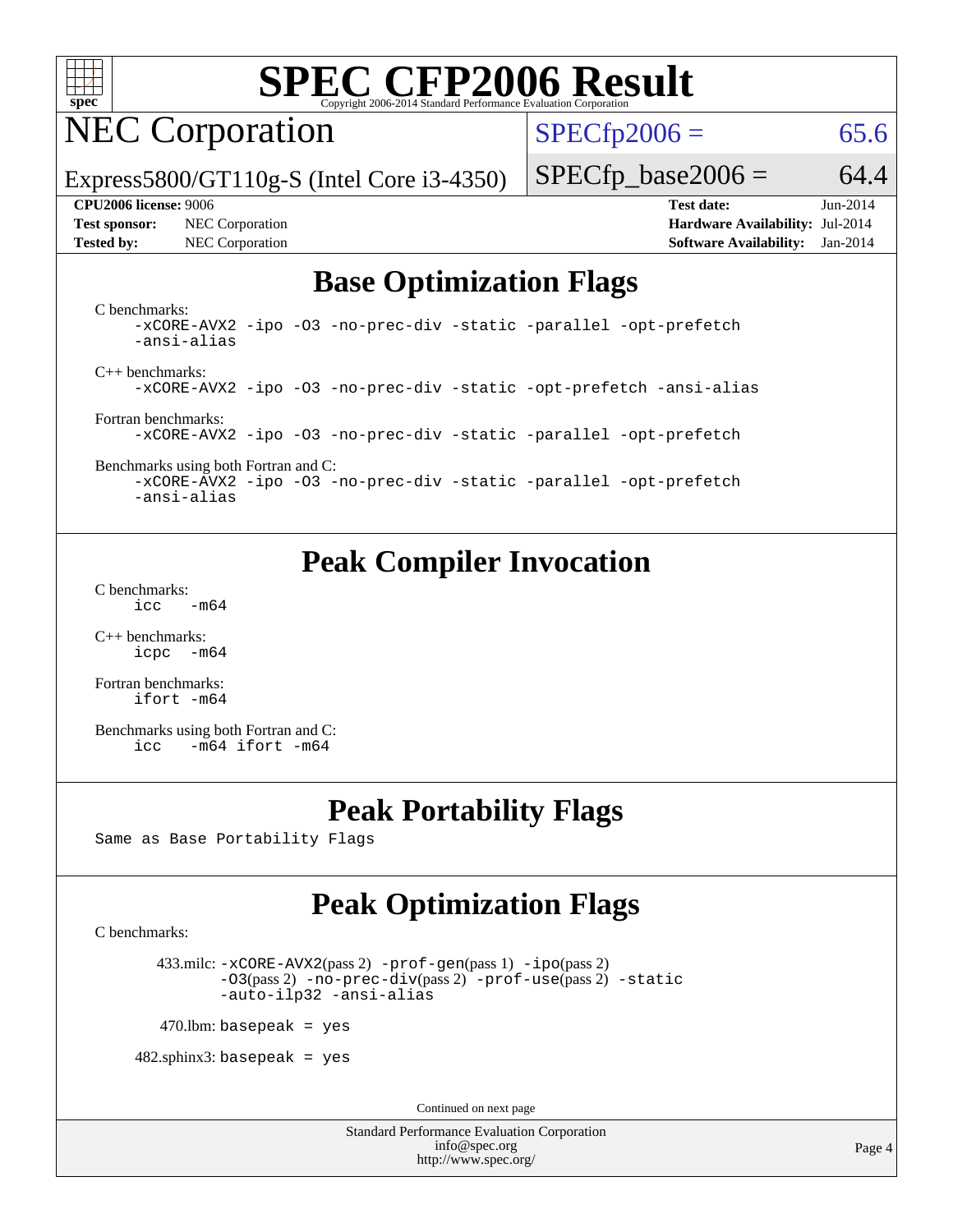

NEC Corporation

 $SPECTp2006 = 65.6$ 

Express5800/GT110g-S (Intel Core i3-4350)

 $SPECTp\_base2006 = 64.4$ 

**[CPU2006 license:](http://www.spec.org/auto/cpu2006/Docs/result-fields.html#CPU2006license)** 9006 **[Test date:](http://www.spec.org/auto/cpu2006/Docs/result-fields.html#Testdate)** Jun-2014 **[Test sponsor:](http://www.spec.org/auto/cpu2006/Docs/result-fields.html#Testsponsor)** NEC Corporation **[Hardware Availability:](http://www.spec.org/auto/cpu2006/Docs/result-fields.html#HardwareAvailability)** Jul-2014 **[Tested by:](http://www.spec.org/auto/cpu2006/Docs/result-fields.html#Testedby)** NEC Corporation **[Software Availability:](http://www.spec.org/auto/cpu2006/Docs/result-fields.html#SoftwareAvailability)** Jan-2014

## **[Peak Optimization Flags \(Continued\)](http://www.spec.org/auto/cpu2006/Docs/result-fields.html#PeakOptimizationFlags)**

[C++ benchmarks:](http://www.spec.org/auto/cpu2006/Docs/result-fields.html#CXXbenchmarks)

 444.namd: [-xCORE-AVX2](http://www.spec.org/cpu2006/results/res2014q3/cpu2006-20140806-30812.flags.html#user_peakPASS2_CXXFLAGSPASS2_LDFLAGS444_namd_f-xAVX2_5f5fc0cbe2c9f62c816d3e45806c70d7)(pass 2) [-prof-gen](http://www.spec.org/cpu2006/results/res2014q3/cpu2006-20140806-30812.flags.html#user_peakPASS1_CXXFLAGSPASS1_LDFLAGS444_namd_prof_gen_e43856698f6ca7b7e442dfd80e94a8fc)(pass 1) [-ipo](http://www.spec.org/cpu2006/results/res2014q3/cpu2006-20140806-30812.flags.html#user_peakPASS2_CXXFLAGSPASS2_LDFLAGS444_namd_f-ipo)(pass 2) [-O3](http://www.spec.org/cpu2006/results/res2014q3/cpu2006-20140806-30812.flags.html#user_peakPASS2_CXXFLAGSPASS2_LDFLAGS444_namd_f-O3)(pass 2) [-no-prec-div](http://www.spec.org/cpu2006/results/res2014q3/cpu2006-20140806-30812.flags.html#user_peakPASS2_CXXFLAGSPASS2_LDFLAGS444_namd_f-no-prec-div)(pass 2) [-prof-use](http://www.spec.org/cpu2006/results/res2014q3/cpu2006-20140806-30812.flags.html#user_peakPASS2_CXXFLAGSPASS2_LDFLAGS444_namd_prof_use_bccf7792157ff70d64e32fe3e1250b55)(pass 2) [-fno-alias](http://www.spec.org/cpu2006/results/res2014q3/cpu2006-20140806-30812.flags.html#user_peakCXXOPTIMIZEOPTIMIZE444_namd_f-no-alias_694e77f6c5a51e658e82ccff53a9e63a) [-auto-ilp32](http://www.spec.org/cpu2006/results/res2014q3/cpu2006-20140806-30812.flags.html#user_peakCXXOPTIMIZE444_namd_f-auto-ilp32) 447.dealII: basepeak = yes  $450$ .soplex: basepeak = yes 453.povray: [-xCORE-AVX2](http://www.spec.org/cpu2006/results/res2014q3/cpu2006-20140806-30812.flags.html#user_peakPASS2_CXXFLAGSPASS2_LDFLAGS453_povray_f-xAVX2_5f5fc0cbe2c9f62c816d3e45806c70d7)(pass 2) [-prof-gen](http://www.spec.org/cpu2006/results/res2014q3/cpu2006-20140806-30812.flags.html#user_peakPASS1_CXXFLAGSPASS1_LDFLAGS453_povray_prof_gen_e43856698f6ca7b7e442dfd80e94a8fc)(pass 1) [-ipo](http://www.spec.org/cpu2006/results/res2014q3/cpu2006-20140806-30812.flags.html#user_peakPASS2_CXXFLAGSPASS2_LDFLAGS453_povray_f-ipo)(pass 2) [-O3](http://www.spec.org/cpu2006/results/res2014q3/cpu2006-20140806-30812.flags.html#user_peakPASS2_CXXFLAGSPASS2_LDFLAGS453_povray_f-O3)(pass 2) [-no-prec-div](http://www.spec.org/cpu2006/results/res2014q3/cpu2006-20140806-30812.flags.html#user_peakPASS2_CXXFLAGSPASS2_LDFLAGS453_povray_f-no-prec-div)(pass 2) [-prof-use](http://www.spec.org/cpu2006/results/res2014q3/cpu2006-20140806-30812.flags.html#user_peakPASS2_CXXFLAGSPASS2_LDFLAGS453_povray_prof_use_bccf7792157ff70d64e32fe3e1250b55)(pass 2) [-unroll4](http://www.spec.org/cpu2006/results/res2014q3/cpu2006-20140806-30812.flags.html#user_peakCXXOPTIMIZE453_povray_f-unroll_4e5e4ed65b7fd20bdcd365bec371b81f) [-ansi-alias](http://www.spec.org/cpu2006/results/res2014q3/cpu2006-20140806-30812.flags.html#user_peakCXXOPTIMIZE453_povray_f-ansi-alias) [Fortran benchmarks](http://www.spec.org/auto/cpu2006/Docs/result-fields.html#Fortranbenchmarks):  $410.bwaves: basepeak = yes$  416.gamess: [-xCORE-AVX2](http://www.spec.org/cpu2006/results/res2014q3/cpu2006-20140806-30812.flags.html#user_peakPASS2_FFLAGSPASS2_LDFLAGS416_gamess_f-xAVX2_5f5fc0cbe2c9f62c816d3e45806c70d7)(pass 2) [-prof-gen](http://www.spec.org/cpu2006/results/res2014q3/cpu2006-20140806-30812.flags.html#user_peakPASS1_FFLAGSPASS1_LDFLAGS416_gamess_prof_gen_e43856698f6ca7b7e442dfd80e94a8fc)(pass 1) [-ipo](http://www.spec.org/cpu2006/results/res2014q3/cpu2006-20140806-30812.flags.html#user_peakPASS2_FFLAGSPASS2_LDFLAGS416_gamess_f-ipo)(pass 2) [-O3](http://www.spec.org/cpu2006/results/res2014q3/cpu2006-20140806-30812.flags.html#user_peakPASS2_FFLAGSPASS2_LDFLAGS416_gamess_f-O3)(pass 2) [-no-prec-div](http://www.spec.org/cpu2006/results/res2014q3/cpu2006-20140806-30812.flags.html#user_peakPASS2_FFLAGSPASS2_LDFLAGS416_gamess_f-no-prec-div)(pass 2) [-prof-use](http://www.spec.org/cpu2006/results/res2014q3/cpu2006-20140806-30812.flags.html#user_peakPASS2_FFLAGSPASS2_LDFLAGS416_gamess_prof_use_bccf7792157ff70d64e32fe3e1250b55)(pass 2) [-unroll2](http://www.spec.org/cpu2006/results/res2014q3/cpu2006-20140806-30812.flags.html#user_peakOPTIMIZE416_gamess_f-unroll_784dae83bebfb236979b41d2422d7ec2) [-inline-level=0](http://www.spec.org/cpu2006/results/res2014q3/cpu2006-20140806-30812.flags.html#user_peakOPTIMIZE416_gamess_f-inline-level_318d07a09274ad25e8d15dbfaa68ba50) [-scalar-rep-](http://www.spec.org/cpu2006/results/res2014q3/cpu2006-20140806-30812.flags.html#user_peakOPTIMIZE416_gamess_f-disablescalarrep_abbcad04450fb118e4809c81d83c8a1d) [-static](http://www.spec.org/cpu2006/results/res2014q3/cpu2006-20140806-30812.flags.html#user_peakOPTIMIZE416_gamess_f-static) 434.zeusmp: basepeak = yes 437.leslie3d: basepeak = yes  $459.GemsFDTD: basepeak = yes$  465.tonto: [-xCORE-AVX2](http://www.spec.org/cpu2006/results/res2014q3/cpu2006-20140806-30812.flags.html#user_peakPASS2_FFLAGSPASS2_LDFLAGS465_tonto_f-xAVX2_5f5fc0cbe2c9f62c816d3e45806c70d7)(pass 2) [-prof-gen](http://www.spec.org/cpu2006/results/res2014q3/cpu2006-20140806-30812.flags.html#user_peakPASS1_FFLAGSPASS1_LDFLAGS465_tonto_prof_gen_e43856698f6ca7b7e442dfd80e94a8fc)(pass 1) [-ipo](http://www.spec.org/cpu2006/results/res2014q3/cpu2006-20140806-30812.flags.html#user_peakPASS2_FFLAGSPASS2_LDFLAGS465_tonto_f-ipo)(pass 2) [-O3](http://www.spec.org/cpu2006/results/res2014q3/cpu2006-20140806-30812.flags.html#user_peakPASS2_FFLAGSPASS2_LDFLAGS465_tonto_f-O3)(pass 2) [-no-prec-div](http://www.spec.org/cpu2006/results/res2014q3/cpu2006-20140806-30812.flags.html#user_peakPASS2_FFLAGSPASS2_LDFLAGS465_tonto_f-no-prec-div)(pass 2) [-prof-use](http://www.spec.org/cpu2006/results/res2014q3/cpu2006-20140806-30812.flags.html#user_peakPASS2_FFLAGSPASS2_LDFLAGS465_tonto_prof_use_bccf7792157ff70d64e32fe3e1250b55)(pass 2) [-inline-calloc](http://www.spec.org/cpu2006/results/res2014q3/cpu2006-20140806-30812.flags.html#user_peakOPTIMIZE465_tonto_f-inline-calloc) [-opt-malloc-options=3](http://www.spec.org/cpu2006/results/res2014q3/cpu2006-20140806-30812.flags.html#user_peakOPTIMIZE465_tonto_f-opt-malloc-options_13ab9b803cf986b4ee62f0a5998c2238) [-auto](http://www.spec.org/cpu2006/results/res2014q3/cpu2006-20140806-30812.flags.html#user_peakOPTIMIZE465_tonto_f-auto) [-unroll4](http://www.spec.org/cpu2006/results/res2014q3/cpu2006-20140806-30812.flags.html#user_peakOPTIMIZE465_tonto_f-unroll_4e5e4ed65b7fd20bdcd365bec371b81f) [Benchmarks using both Fortran and C](http://www.spec.org/auto/cpu2006/Docs/result-fields.html#BenchmarksusingbothFortranandC): 435.gromacs: basepeak = yes  $436.cactusADM:basepeak = yes$ 

454.calculix: [-xCORE-AVX2](http://www.spec.org/cpu2006/results/res2014q3/cpu2006-20140806-30812.flags.html#user_peakOPTIMIZE454_calculix_f-xAVX2_5f5fc0cbe2c9f62c816d3e45806c70d7) [-ipo](http://www.spec.org/cpu2006/results/res2014q3/cpu2006-20140806-30812.flags.html#user_peakOPTIMIZE454_calculix_f-ipo) [-O3](http://www.spec.org/cpu2006/results/res2014q3/cpu2006-20140806-30812.flags.html#user_peakOPTIMIZE454_calculix_f-O3) [-no-prec-div](http://www.spec.org/cpu2006/results/res2014q3/cpu2006-20140806-30812.flags.html#user_peakOPTIMIZE454_calculix_f-no-prec-div) [-auto-ilp32](http://www.spec.org/cpu2006/results/res2014q3/cpu2006-20140806-30812.flags.html#user_peakCOPTIMIZE454_calculix_f-auto-ilp32) [-ansi-alias](http://www.spec.org/cpu2006/results/res2014q3/cpu2006-20140806-30812.flags.html#user_peakCOPTIMIZE454_calculix_f-ansi-alias)

481.wrf: basepeak = yes

The flags files that were used to format this result can be browsed at

<http://www.spec.org/cpu2006/flags/Intel-ic14.0-official-linux64.20140128.html> <http://www.spec.org/cpu2006/flags/NEC-Platform-Settings-V1.2-R120-RevB.html>

You can also download the XML flags sources by saving the following links: <http://www.spec.org/cpu2006/flags/Intel-ic14.0-official-linux64.20140128.xml> <http://www.spec.org/cpu2006/flags/NEC-Platform-Settings-V1.2-R120-RevB.xml>